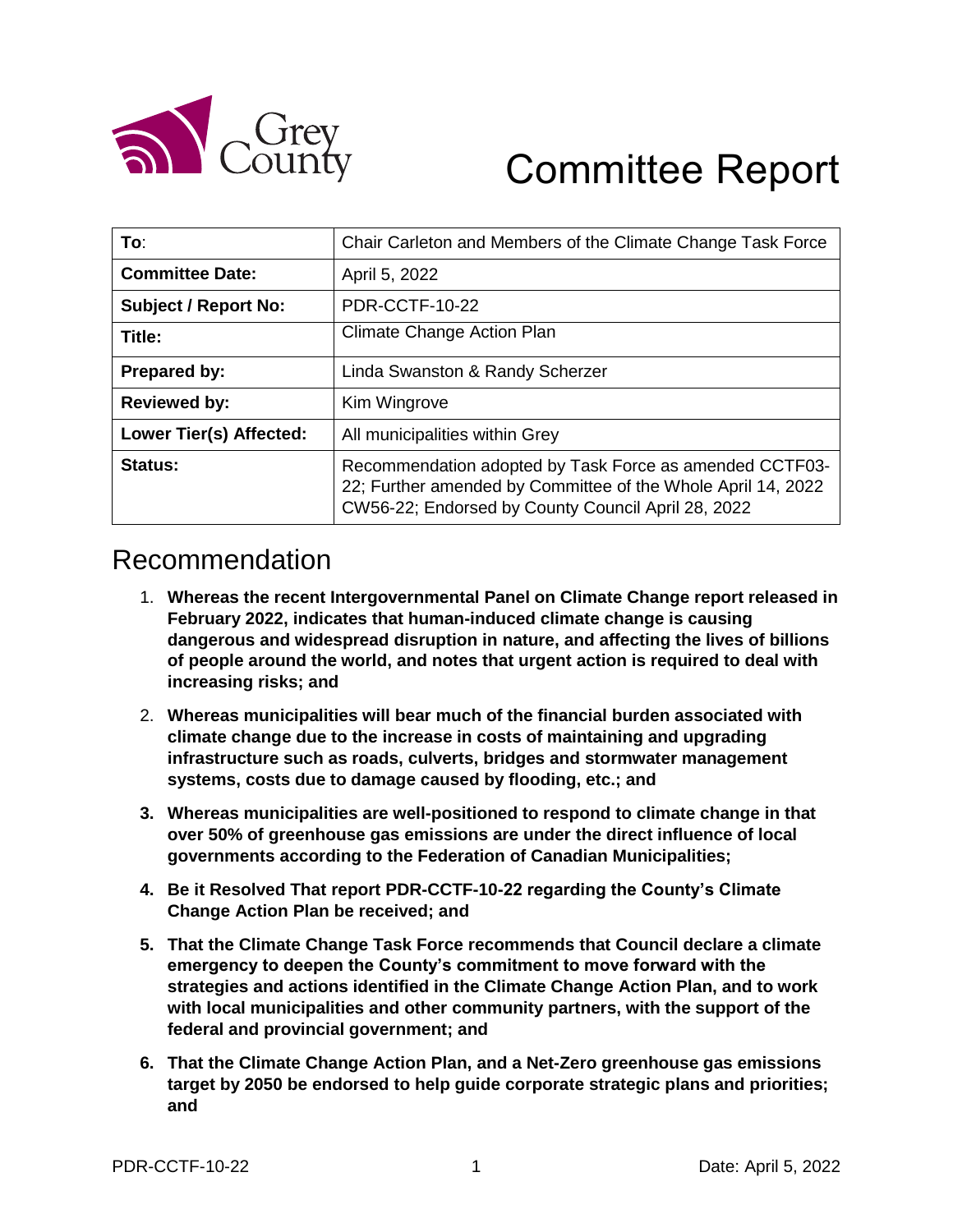- **7. That the climate change action plan recommendations be supported, and staff be directed to continue and expand work supporting the various actions that are already underway, including the Four Foundational Pillars, and to develop workplans to advance the Five Key Next Steps identified in this report, in collaboration with local municipalities and other community partners; and**
- **8. That staff be directed to share the Climate Change Action Plan with all member municipalities for information, with a presentation to local councils should that be requested.**

# Executive Summary

As a result of two years of work, the ideas of hundreds of Grey County residents and stakeholders, and the technical expertise of ICLEI Canada, the attached Climate Change Action Plan, presents a made-in-Grey response to the global climate crisis. By joining over 500 Canadian municipalities and declaring a climate emergency, Grey County will recognize the severity and urgency of climate change and advance our commitment to implement the CCAP. Climate action is only possible in collaboration with member municipalities and community members, and reaching the proposed targets will require the support and resources of other orders of government. This report outlines the urgency of action, the process to develop the CCAP, an approach to implementation, and a series of priority actions. The attached CCAP provides details for each proposed action, including relative GHG reduction impacts, possible funding sources, and necessary scope to achieve the proposed overall net-zero targets.

# **Background**

Grey County has been working with ICLEI Canada since 2019 to develop a Climate Change Action Plan (CCAP) that will help the County and its partners reduce local greenhouse gas (GHG) pollution and begin adapting to our changing climate. The CCAP was prepared following the Federation of Canadian Municipalities (FCM) Partners for Climate Protection (PCP) fivemilestone framework. The PCP framework focuses on quantifying and analyzing local GHG pollution and identifying actions to reduce it, resulting in a climate change mitigation plan. The CCAP also identifies the need to develop an adaptation plan to help the County, member municipalities, and our community respond to our changing climate as a key next step. This report presents a proposed Climate Change Action Plan, which includes 21 community actions, 13 corporate actions, and identifies approaches to collaboration for implementation.

# Urgent Need for Action

There is international scientific consensus that our global climate is changing, and the most recent report from the International Panel on Climate Change (IPCC) 'Climate Change 2022: Impacts, Adaptation and Vulnerability<sup>1</sup> released in February 2022 found that the changes are happening more rapidly than previously predicted. Average temperatures have increased globally by 1.1 degrees C from human activity since pre-industrial times leading to increased frequency of extreme weather events including heat waves, flooding, and extreme wind events.

<sup>1</sup> <https://www.ipcc.ch/report/ar6/wg2/> (retrieved March 18, 2022)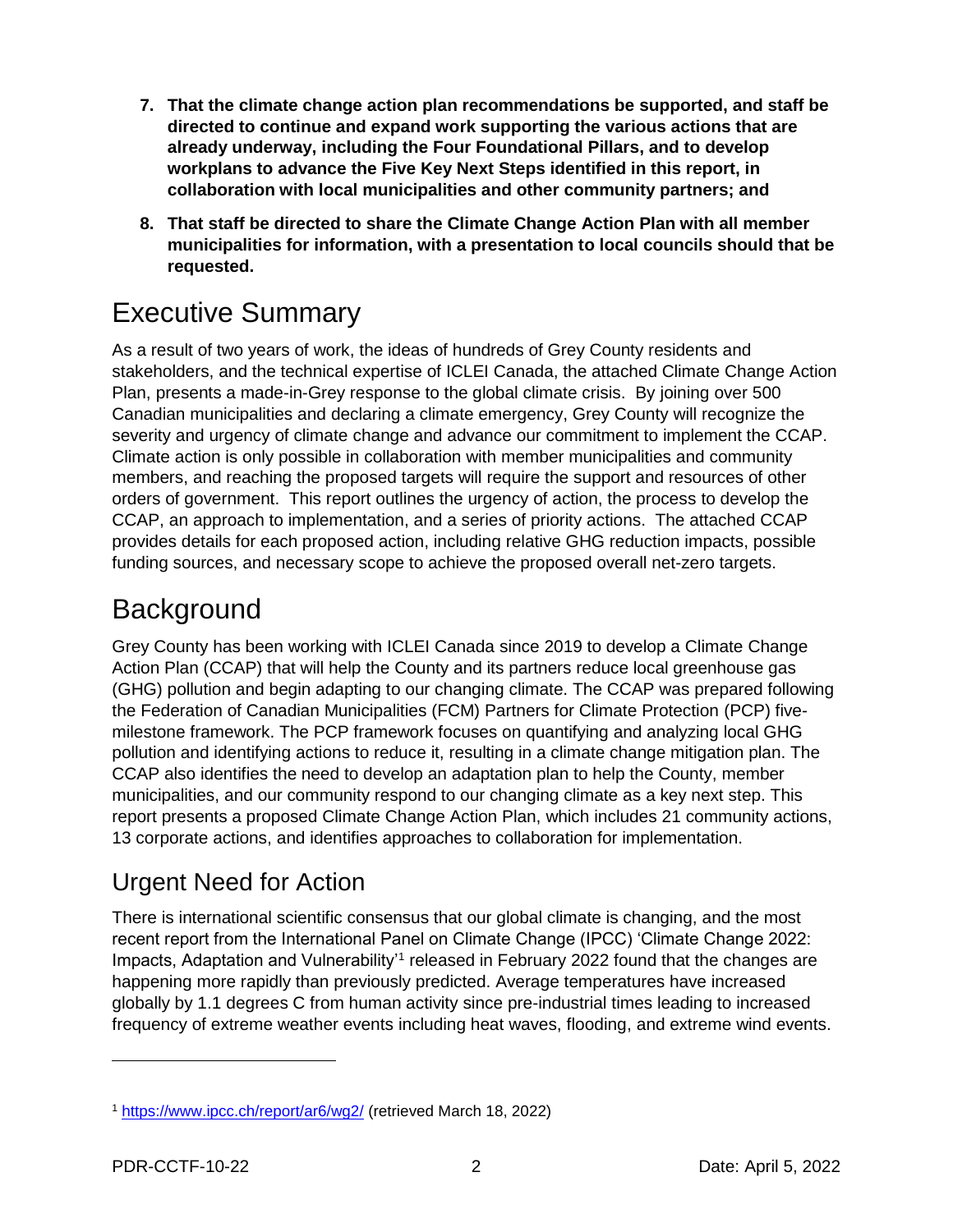Coastal flood damage represents an "existential threat" to communities with damage projected to increase at least tenfold globally by 2100. In Africa, agricultural productivity growth has been reduced by 34 per cent since 1961 due to climate change, more than any other region. Around 40% of the world's population is "highly vulnerable" to the impacts of climate change.

According to the Ontario Ministry of the Environment, Conservation and Parks, Ontario is already experiencing the effects of climate change and extreme weather events.<sup>2</sup> The annual average temperature in Ontario has been increasing at an approximate rate of 1.3ºC per 100 years from 1900 to present, increasing extreme heat events that impact people's health by exacerbating breathing problems and cardiovascular issues. March 2012 was so warm, apple trees bloomed early, but then lost 80% of their fruit because of a severe frost two months later. The area of all the Great Lakes covered in winter ice has declined between 1970 and 2013, with a 19% decline on Lake Huron impacting habitat for wildlife and recreational activities. There are financial implications of climate change with an increase in insurance claims from extreme weather events. The severe December 2013 ice storm resulted in \$200 million of property damage in Ontario.

### Doing Our Part & Level of Ambition

The Climate Change Action Plan proposes both community-wide and corporate GHG emissions reduction targets:

**Community target**: 30% reduction in greenhouse gas emissions by 2030, relative to 2018 levels. Net-Zero greenhouse gas emissions by 2050, relative to 2018 levels.

**Corporate target**: 40% reduction in greenhouse gas emissions by 2030, relative to 2018 levels. Net-Zero greenhouse gas emissions by 2050, relative to 2018 levels.

The proposed greenhouse gas (GHG) targets align with the commitment the Federal government made in 2021 through the [Canadian Net-Zero Accountability Act](https://www.canada.ca/en/services/environment/weather/climatechange/climate-plan/net-zero-emissions-2050/canadian-net-zero-emissions-accountability-act.html) to achieve netzero GHG emissions by 2050.

The Province of Ontario has set a 30% reduction target by 2030 which the CCAP's 2030 target aligns with. The proposed CCAP targets are also reflective of targets of other municipalities and counties across Ontario.

| <b>Jurisdiction</b>  | 2030                         | 2040 | 2050         |
|----------------------|------------------------------|------|--------------|
| <b>Dufferin</b>      | 10% (2016)                   | 40%  | Net-zero     |
| Wellington           | 6% (2017)                    |      | 80%/Net-Zero |
| <b>Halton Hills</b>  | Net-Zero                     |      |              |
| <b>Durham Region</b> | 20% (by 2020, 2007 baseline) |      | 80%          |

|  |  | Table 1: Community GHG Reduction Targets Across Ontario |
|--|--|---------------------------------------------------------|
|--|--|---------------------------------------------------------|

 $\overline{a}$ 

<sup>2</sup> <https://www.ontario.ca/page/why-we-need-address-climate-change> (retrieved March 18, 2022)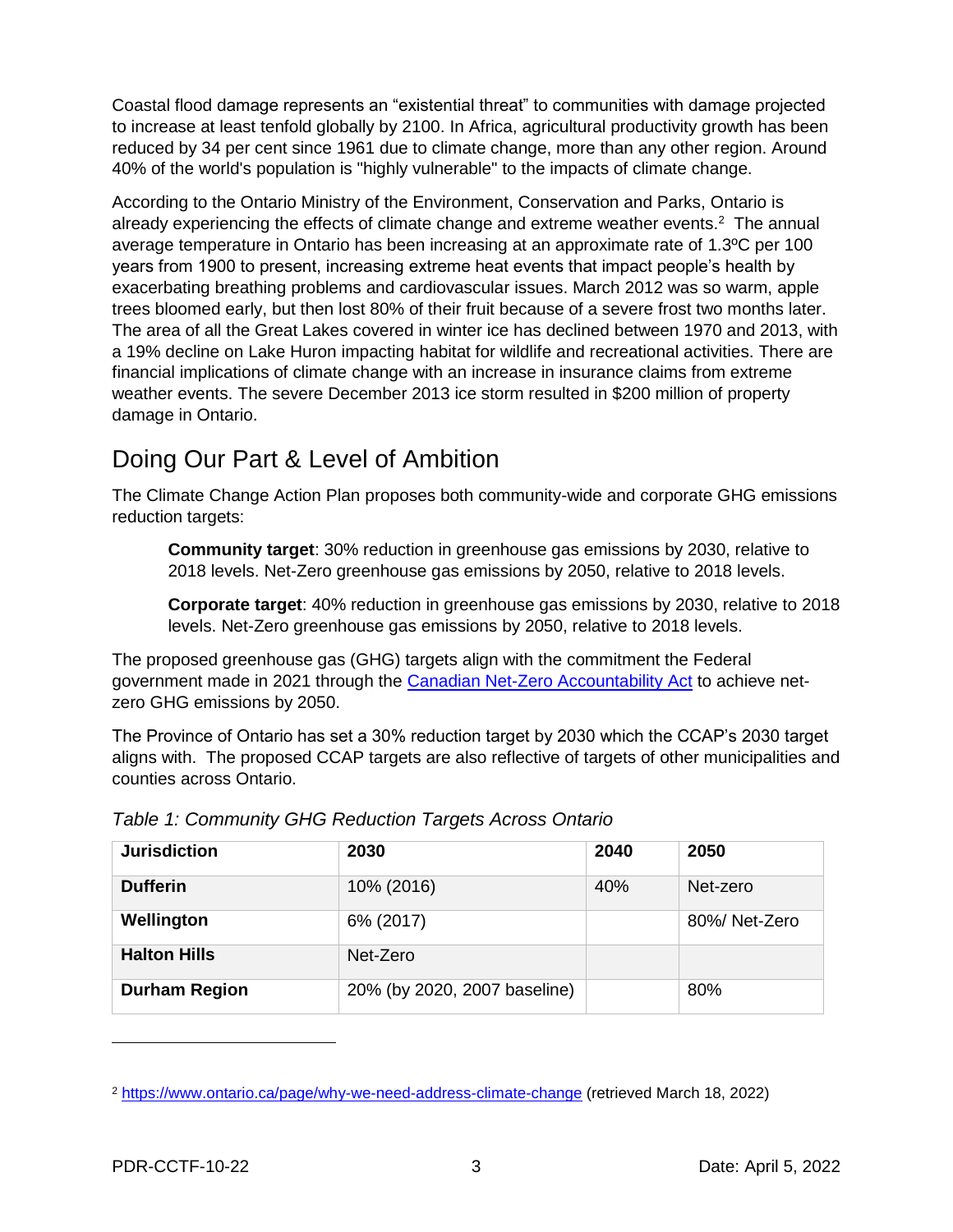| <b>Waterloo Region</b>        | 30% (50% aspirational) |          | 80%      |
|-------------------------------|------------------------|----------|----------|
| London (ON) (proposed)        | 55%                    | 75%      | Net-zero |
| Toronto                       | 65%                    | Net-Zero |          |
| <b>Proposed - Grey County</b> | 30% (2018 baseline)    |          | Net-zero |

### **Collaboration**

Collaboration is central to the proposed CCAP. To succeed in reaching our targets will require investment from other orders of government, partnership with local municipalities and conservation authorities, and collaboration with residents, businesses, stakeholders, and indigenous communities including the Saugeen Ojibway Nation.

To support achieving Federal targets, federal funding for all infrastructure projects over \$10 million requires the application of a climate lens. There are also specific climate action funding programs to decarbonize municipal buildings and transportation infrastructure. Section 8 of the CCAP focuses on implementation and identifies when funding is available for each action. Staff will pursue all potential funding sources. Grey County was recently successful in an application to the ICLEI Canada Agents of Change program and will receive \$15,000 and program support to develop a climate volunteer engagement program as proposed in Community Action 19.

In the Fall of 2021 staff established a Municipal Climate Change Community of Practice with a climate lead identified from each member municipality which meets monthly to share best practices and coordinate implementation efforts. Staff are also exploring membership in the Clean Air Council (CAC), Canada's largest peer-to-peer municipal climate action network, comprised of over 30 municipalities and Public Health Units working collaboratively on clean air and climate change actions. The CAC offers staff of member municipalities access to over 35 webinars a year and encourages regional collaboration and learning.

The CCAP identifies that building meaningful collaboration with the Saugeen Ojibway Nation, the traditional keepers of this land, and Indigenous communities and organizations located within the County is critically important during the implementation phase of this plan, in order to nurture their contribution and guidance.

Community Action 21 is to establish a Climate Action Implementation Advisory Group with representation of the diversity of Grey County's residents and businesses. This Advisory Group will support implementation efforts and outreach and engagement work across the County.

## Cost of Doing Nothing & Benefits of Action

Implementing the actions outlined in the plan provides numerous financial, environmental, and social benefits to our community, our businesses, and the local economy. According to Association of Municipalities of Ontario, the Federal government remains committed to its carbon pricing plan, and the projected carbon tax price of \$170/ per tonne in 2030, will represent nearly 60% of municipal natural gas costs (assuming the price of the natural gas commodity,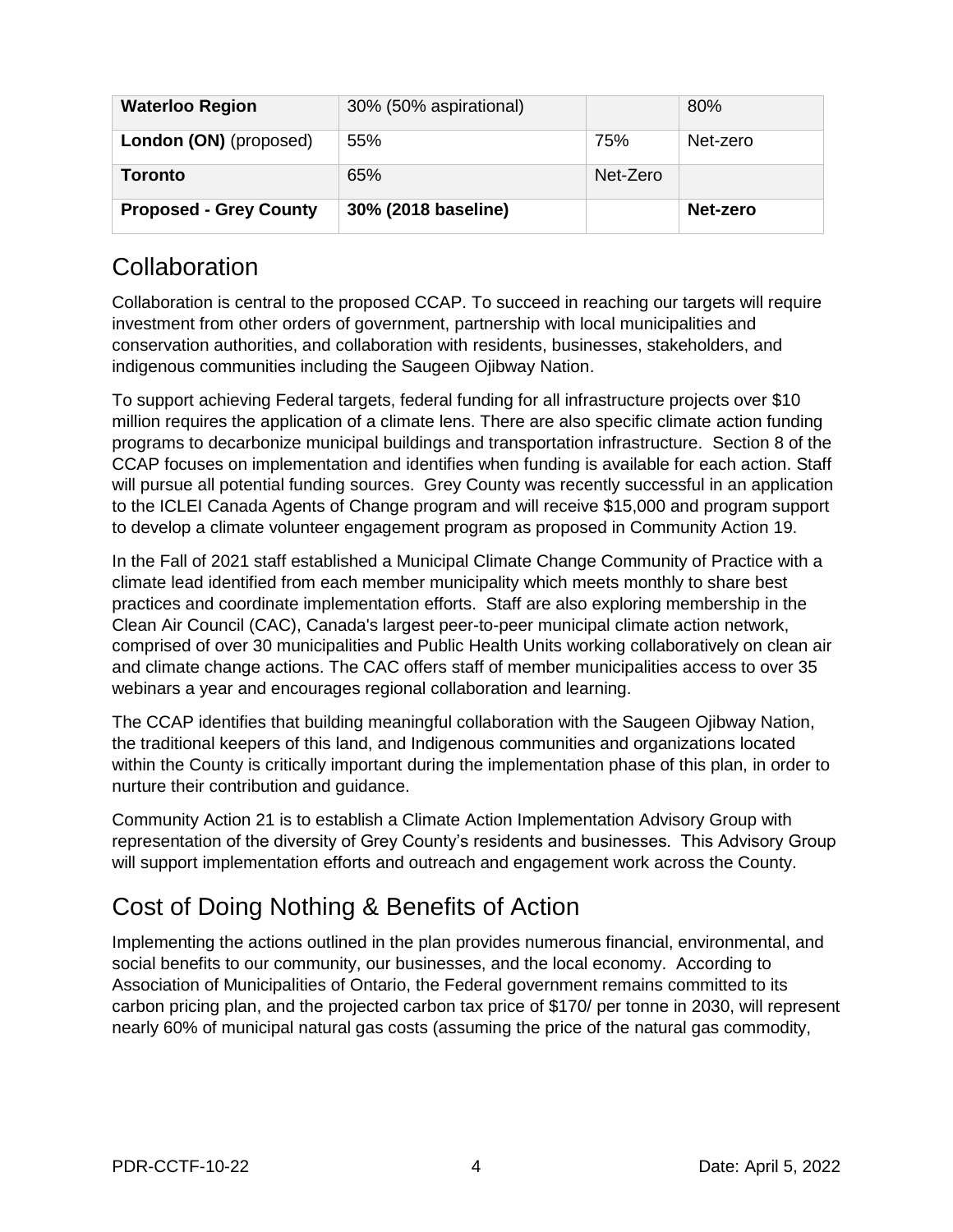deregulated transportation, and distribution remains relatively unchanged).<sup>3</sup> Decisions made today to invest in natural gas-based equipment may lock the County into future increased fuel expenses. The most cost effective and logistically simple time to build low-carbon infrastructure is now. It will cost more and present more complexity if retrofitting is subsequently required.

Grey County residents experience high rates of energy poverty, 43% of residents have a "high home energy cost burden" and spend more than twice the national average on home energy. $4$ Programs focused on improving residential energy efficiency reduce both GHG pollution and utility costs. Broadly, implementing the CCAP can create improved physical and mental health (i.e. reduced rates of illness and mental health impacts) amongst community members and vulnerable populations (i.e. low-income households, children, seniors, those with pre-existing health conditions) due to reduced air pollution, increased access to green spaces, improved housing quality through energy retrofits, active transportation, and more public transit and carpooling.

The current annual spending across the Grey County community on energy is \$347,400,000. If the CCAP is fully implemented, it will result in an estimated cumulative community-wide energy cost savings of \$2.4 billion between now and 2050 and annual energy expenditures will be 41% lower in 2050 than the 2018 baseline year.

### CCAP Development Process – Engagement

The CCAP development process involved both significant technical analysis and also received broad guidance from stakeholders and residents across Grey County. Throughout the process engagement occurred with the Climate Change Task Force, the Climate Change Internal Working Group, and the Climate Change External Working Group described below:

- Climate Change Task Force (CCTF) County Councillors and Senior Management Staff; provides strategic direction and guidance to Plan
- Climate Change Internal Working Group Staff from various departments at the County; provides strategic input from a corporate perspective, and help inform the process, recommendations, and the plan
- Climate Change External Working Group Members from local health unit, conservation authorities, organizations, academics, etc.; provides local expertise, suggestions and recommendations, help inform process and Plan

Phase 1 Engagement to develop the initial draft of the CCAP included:

- Two online surveys administered to collect feedback on actions;
	- $\circ$  General Survey (June 15 July 10, 2020), 232 respondents
	- o Agriculture Survey (August 2020), 38 respondents
- Online updates on the Plan process and outcomes at every phase;
- Online "mini-workshops" held with various community organizations to collect feedback on overall goals and actions; and

<sup>3</sup> <https://www.las.on.ca/learning/blog/carbon-tax-budgeting-commitment-net-zero-targets>

<sup>4</sup> <https://energypoverty.ca/mappingtool/>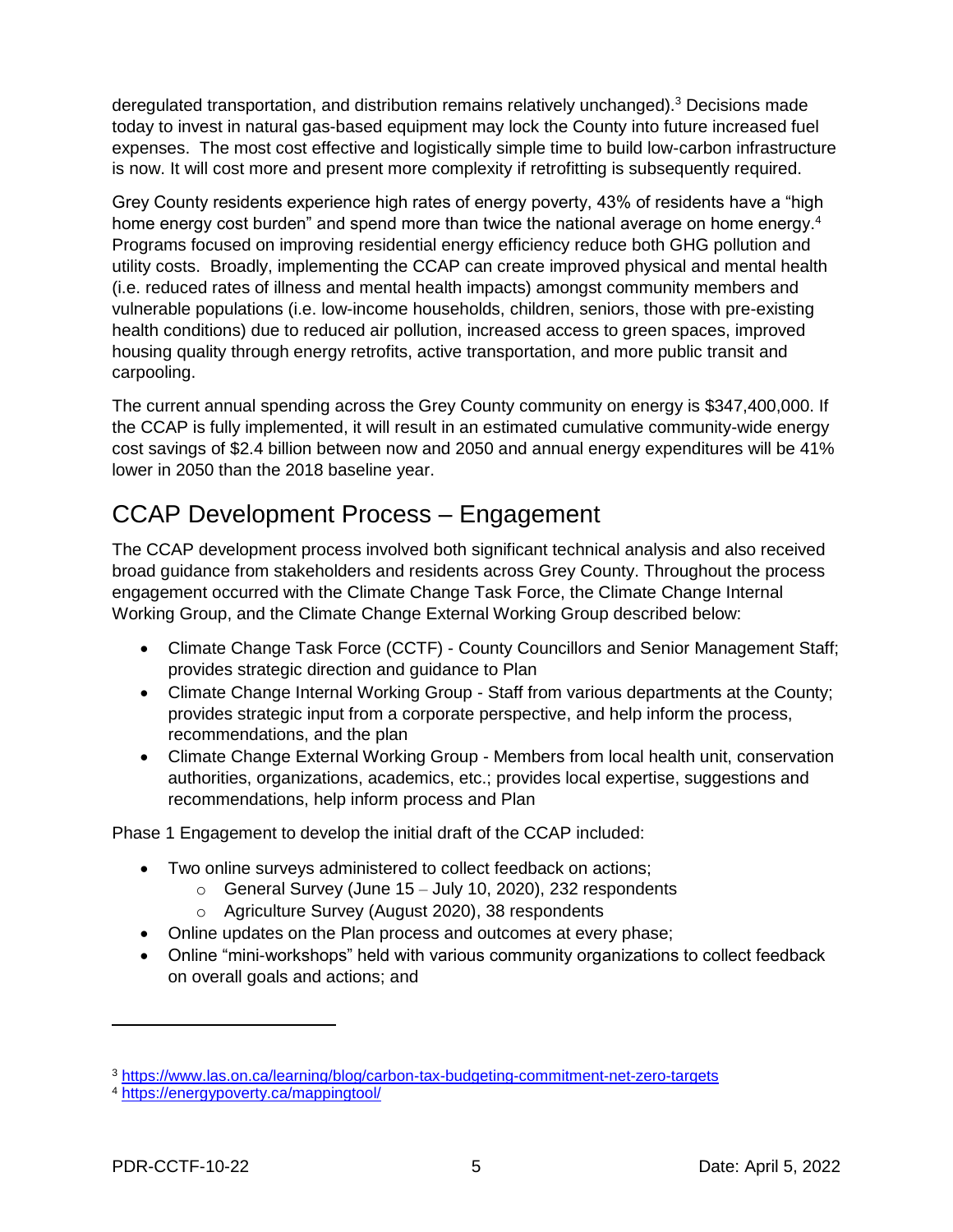Targeted virtual meetings with member municipalities, community groups/organizations and key economic sectors (i.e. agriculture, tourism, small business, seniors, etc.).

These results were presented to the CCTF and informed the Draft Climate Change Action Plan presented to the CCTF on July 5, 2021 and approved for further public consultation: [CCTF](https://council.grey.ca/meeting/getPDFRendition?documentObjectId=9aaffddd-b8ae-4d6b-9c15-632c15f8c268)  Minutes - [July 5, 2021](https://council.grey.ca/meeting/getPDFRendition?documentObjectId=9aaffddd-b8ae-4d6b-9c15-632c15f8c268)

Phase 2 Engagement sought feedback on the draft CCAP, which was posted to the County website in July 2021.

- Comments were received from seven organizations, and eleven residents submitted comments.
- Twenty-five participants joined the County-hosted online engagement sessions,
- Four formal Committees requested presentations and provided feedback through discussion.

The findings of the Phase 2 Engagement were received by the Climate Change Taskforce on December 14, 2021, and staff were directed to update the CCAP in response to the engagement findings: <https://www.grey.ca/council/calendar/detail/11355>

Eleven central recommendations emerged:

1. Set more ambitious targets, align with federal net-zero by 2050 target, and set "science based" goals.

2. Pay more attention to nature-based solutions, (including afforestation and agricultural land sequestration potential); leverage the advantages of Grey County's landscape.

3. Create a clear prioritization of actions and identify initial specific implementation actions.

4. Treat plan as a "living document," recognizing the dynamic nature of climate science and update regularly.

5. Continue to improve data collection, analysis, and communication, particularly in the agricultural sector.

6. Show leadership at the county level in climate action, and support collaboration and coordination with member municipalities

7. Centre reconciliation in climate action, given the long history of Indigenous leadership in environmental stewardship, and Grey County's location on the traditional territories of the Anishinaabek, Six Nations of the Grand River, Haudenosaunee, and Wendat Wyandot-Wyandotte peoples.

8. Recognize that agriculture is a critical element of Grey County culture and economy, and support and enhance the agri-food sector's existing efforts to address climate change.

9. Leverage emerging energy innovation sector, particularly related to hydrogen, in Grey and Bruce Counties, and champion local low-carbon energy leadership.

10.Consider lifecycle emissions of building materials, technologies etc. where possible, not just local operational emissions.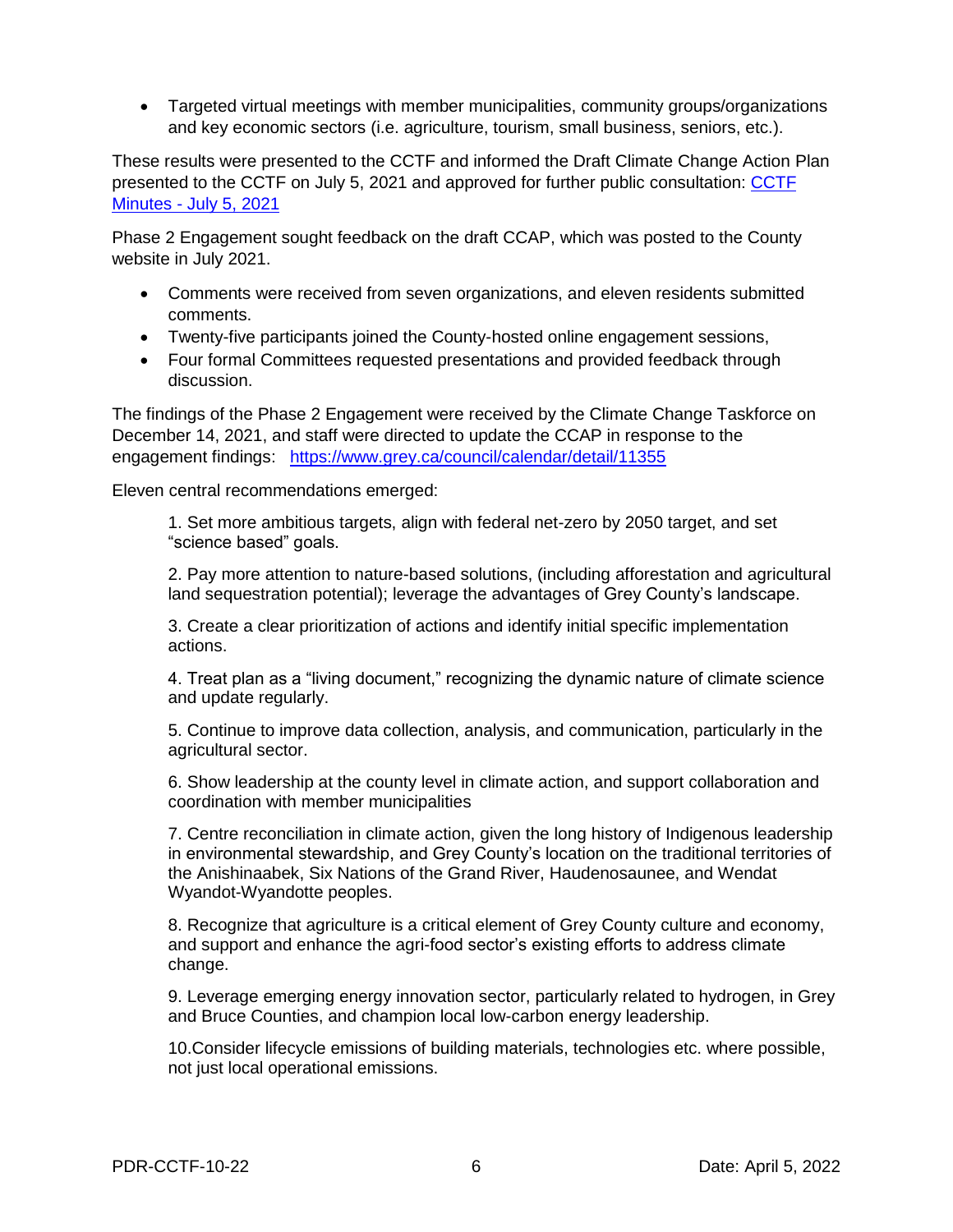11.Ramp up engagement, education and communication, as essential opportunities to build awareness and involvement in climate issues with residents and businesses, as response needs to be both technological and cultural.

### CCAP Development Process – Analysis

ICLEI Canada, the consulting team supporting the development of the CCAP, completed 2018 baseline greenhouse gas (GHG) inventories for the Grey County community and corporate operations. The inventory approach complies with the Partners for Climate Protection Framework and uses the Global Protocol for Community-Scale Greenhouse Gas Emission Inventories (GPC) methodology to capture locally emitted GHG emissions. Lifecycle or "scope three" emissions generated elsewhere for goods and services consumed in Grey County are not captured under this methodology. The inventories do include emissions associated with goods and services produced in Grey and consumed elsewhere such as agricultural products. The Grey County corporate and community-wide emissions inventories are further categorized into fossil fuel energy use and biogenic (from living organisms). These two types of emissions require different responses and so are considered here separately.

Total GHG emissions in Grey County in 2018 were 909,500 tonnes of CO2e (carbon dioxide equivalent), 559,800 tonnes from the combustion of fossil fuels (Figure 1) and 349,700 tonnes CO2e were from biogenic sources (Figure 2).

#### *Figure 1: Fossil Fuel GHG Emissions by Subsector (2018)*



#### **GHG Emissions by Subsector (2018)**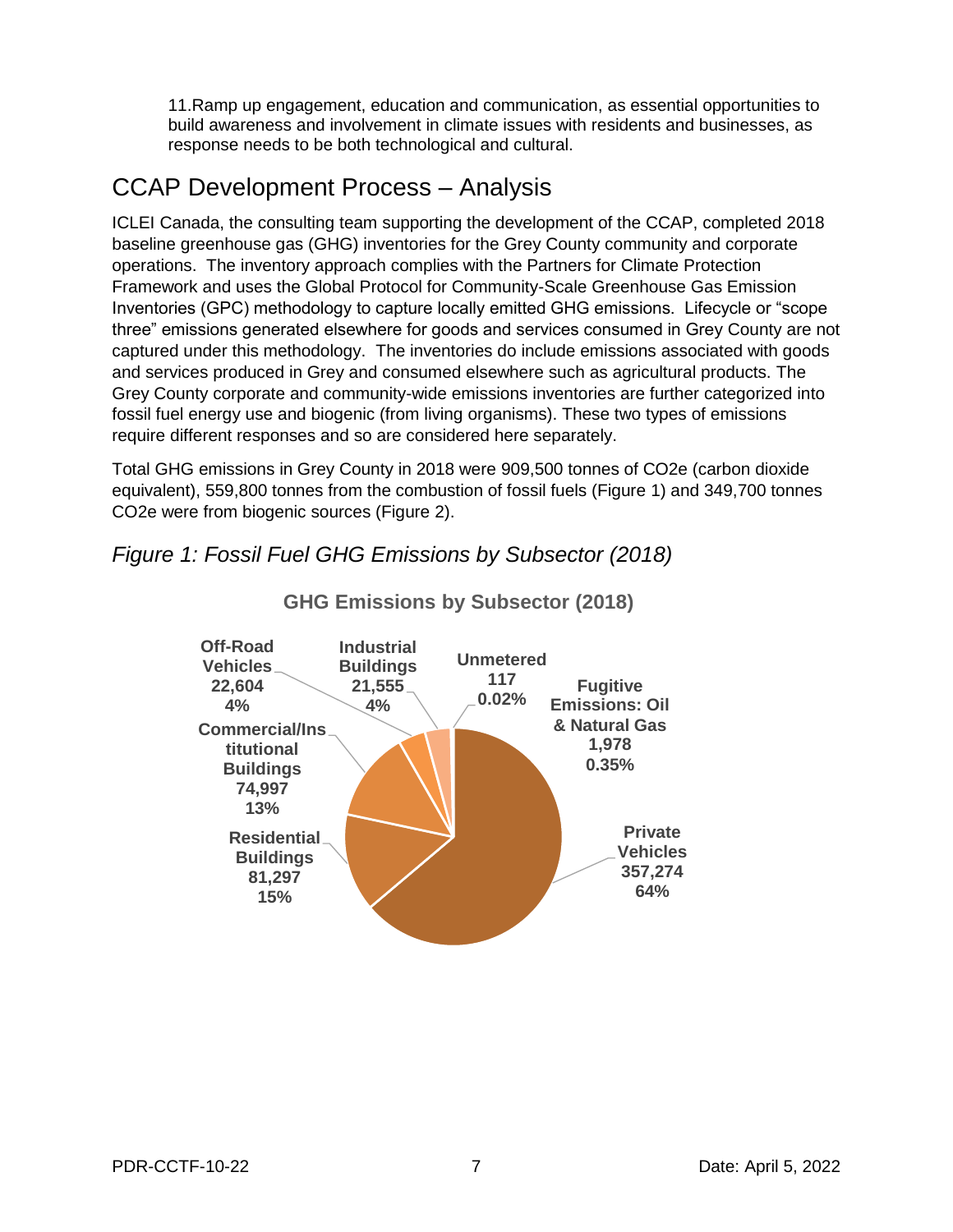#### *Figure 2: Biogenic Sources of GHG Emissions (2018)*



#### **GHG Emissions from Biogenic Sources and Waste (tCO2e)**

Based on the sources of GHG pollution across Grey County, the set of actions in the attached plan were identified to reduce GHG pollution and sequester carbon in the sectors of greatest opportunity.

Total corporate emissions in 2018 were 3,900 tonnes of CO2e, with the greatest source of emissions being the operation of buildings, followed by our fleet (Figure 3). The corporate emissions inventory is only for County-owned assets, it does not include member municipality assets.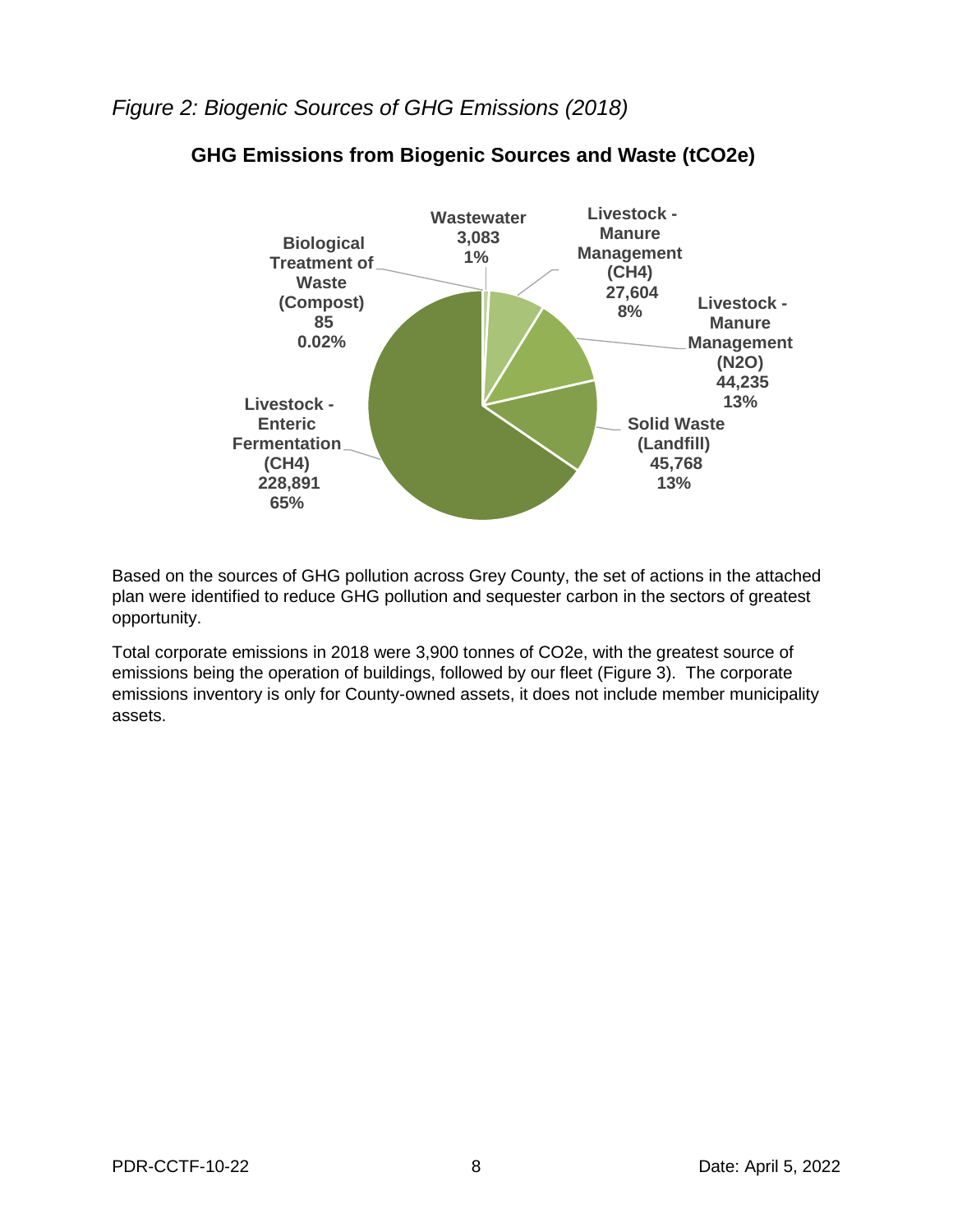### *Figure 3: Grey County Corporate GHG Emissions*  **Municipal GHG Emissions (tC02e) by Sector 2018**



### Climate Change Action Plan

The attached Climate Change Action Plan (CCAP) presents both corporate and community actions. While corporate emissions account for less than 1% of emissions community-wide, Grey County sees a critical role for us to lead by example by reducing emissions from our own operations and assets, demonstrating low-carbon technologies, and using our own experiences to share best-practices and lessons learned.

### *Community Strategies*

The CCAP includes 21 community actions across seven themes; Nature-based Solutions & Agriculture, Waste, Transportation, Buildings & Development, Energy, Climate Adaptation and Outreach & Engagement.

The implementation of all proposed actions puts Grey County on the path to reach the proposed emission reduction targets and realize significant community benefits. Figure 4 illustrates that all actions are needed to achieve the overall goals with some actions resulting in more significant GHG reductions than others.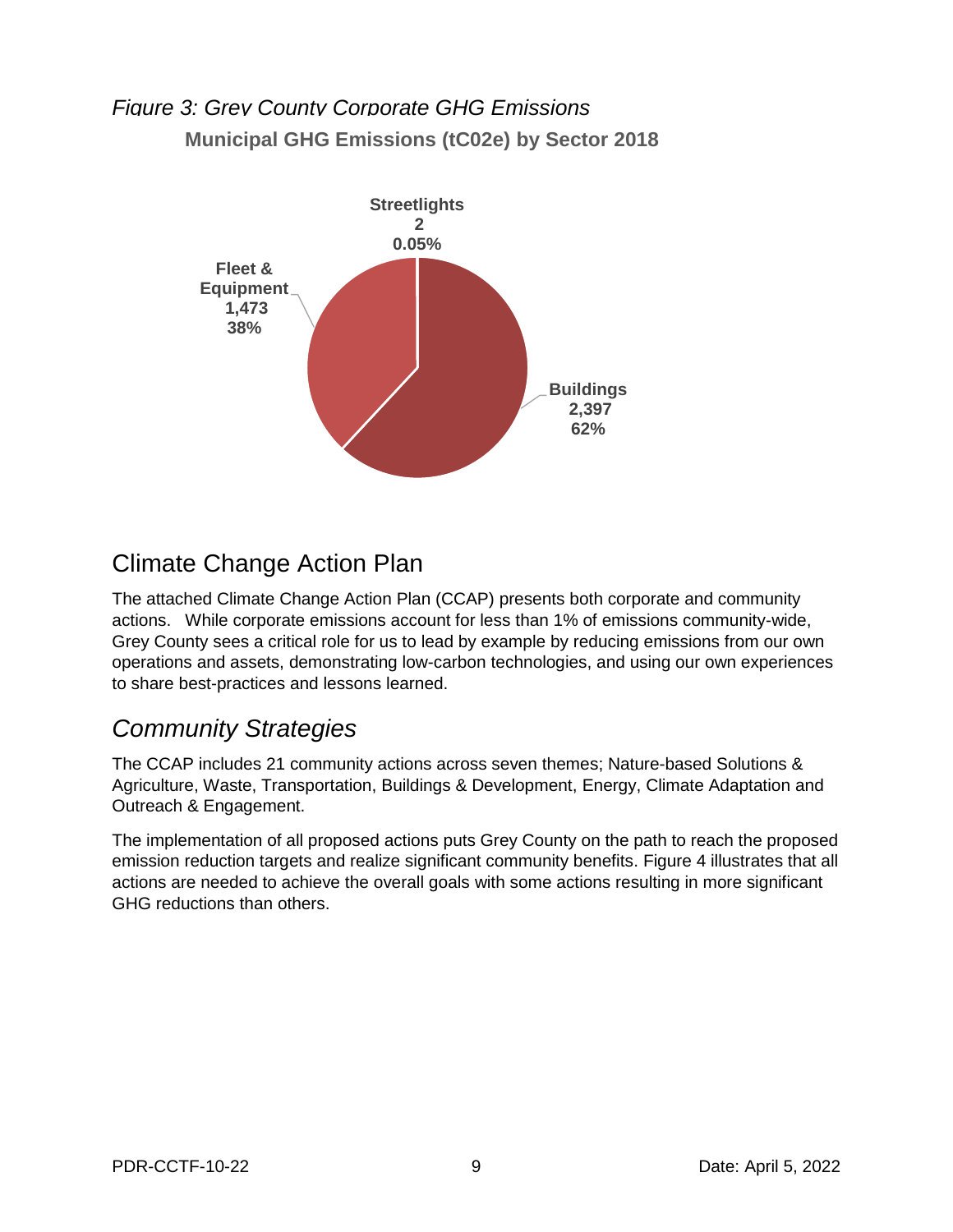*Figure 4: Total Emissions Reduction Potential of CCAP Actions*



**Aggregated Emission Reduction of Community Actions to 2050**

The following is a list of the 21 Community Actions identified in the CCAP (Figure 5). Some of these actions are currently underway, implemented county-wide by either the County or member municipalities (those highlighted in blue), while other actions are new 'initiatives' (those highlighted in green).

Figure 5: Community Actions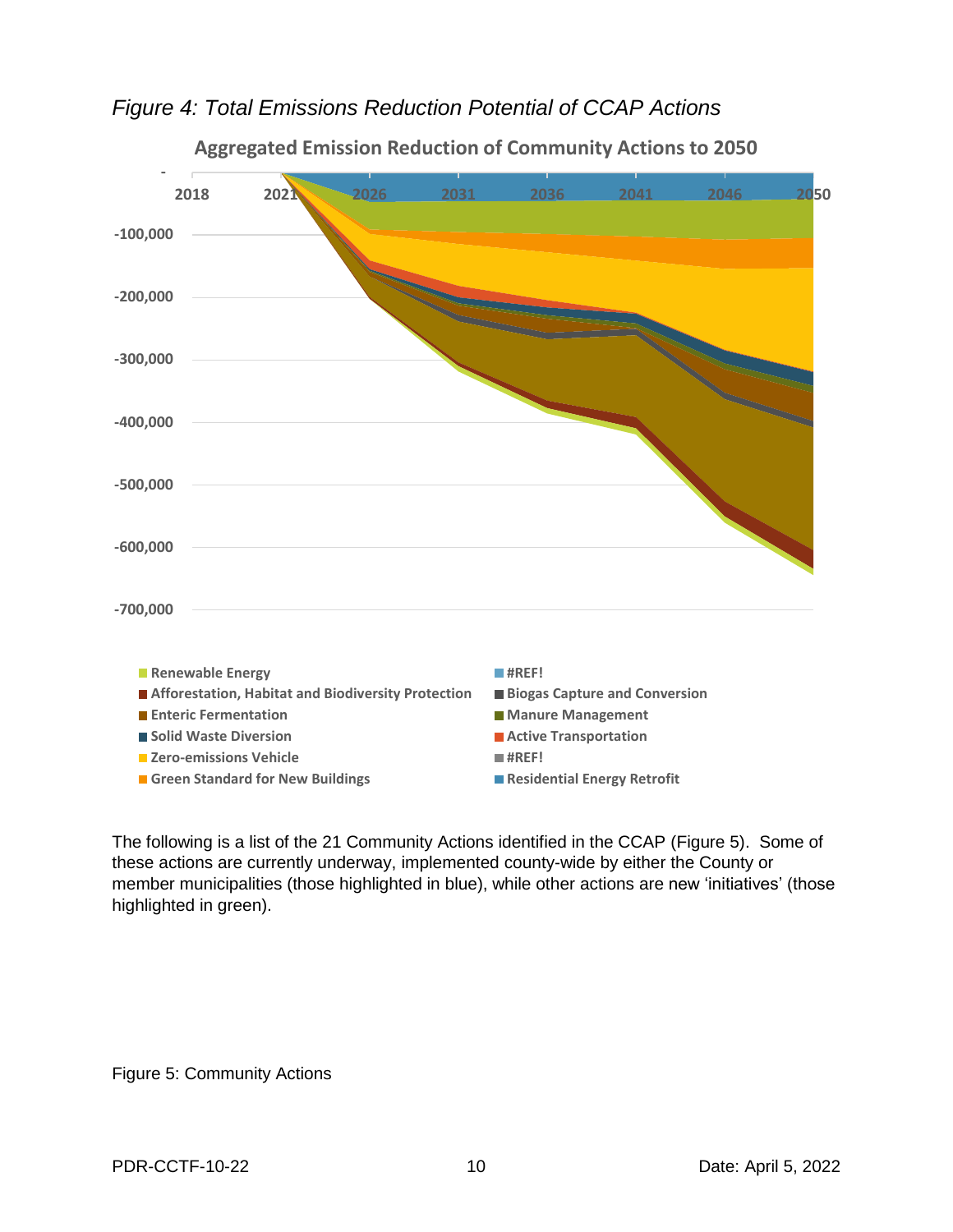| Action 1: Afforestation, Habitat<br>and Biodiversity Protection                                                                   | Action 2: Conservation and<br><b>Protection of Wetlands</b>                              | Action 3: Facilitate Ongoing<br>Capacity Building in Sustainable<br><b>Agricultural Best-Practices</b> |
|-----------------------------------------------------------------------------------------------------------------------------------|------------------------------------------------------------------------------------------|--------------------------------------------------------------------------------------------------------|
| Action 4: Continue to Promote<br><b>Locally Grown Food</b>                                                                        | Action 5: Collaborate with<br>Member Municipalities to<br><b>Support Waste Diversion</b> | Action 6: Support Re-Use/Re-<br><b>Build It Centres and Programs</b>                                   |
| Action 7: Zero Emission Vehicle<br>Adoption                                                                                       | Action 8: Active Transportation                                                          | Action 9: Rural Bus, Ride Share<br>and On-Demand Transit<br>Program                                    |
| Action 10: Compact, Mixed-Use<br>Development in Designated<br><b>Settlement Areas</b>                                             | Action 11: Green Standard for<br><b>New Buildings</b>                                    | Action 12: Residential Building<br><b>Energy Efficiency Retrofit</b><br>Program                        |
| Action 13: Institutional,<br>Commercial, Industrial,<br><b>Agricultural Building Energy</b><br><b>Efficiency Retrofit Program</b> | Action 14: Support Renewable<br>and Emerging Energy<br>Technologies                      | Action 15: Promote Biogas<br>Capture and Conversion                                                    |
| Action 16: Develop Climate<br><b>Adaptation Plan</b>                                                                              | Action 17: Reducing the Risk of<br>Flooding                                              | Action 18: Prevention of<br><b>Shoreline Erosion</b>                                                   |
| Action 19: Establish a Climate<br><b>Action Engagement Program</b>                                                                | Action 20: Promote Sustainable<br>Tourism Programs & Incentives<br>to Operators          | Action 21: Establish a Climate<br><b>Action Implementation Advisory</b><br>Group                       |

The scope of each action presented in the plan has been quantified to show what is needed to achieve a net-zero emission target. Each action will require the development of more detailed design during the implementation phase of the project; therefore, the scope of actions will likely shift and adapt overtime. Not all actions include direct emission reductions, either because the action is focused on sustainability more generally, estimate for the reduction potential is not quantifiable, or the quantification was included with another action and could not be disaggregated. Information regarding action implementation, including lead organization(s), supporting partner(s), relative cost, timeframes, and funding opportunities is provided in Section 8 – 'Implementation, Monitoring, and Review'.

To ensure strategic deployment of resources, and to offer guidance to our member municipalities, we have identified priority activities based on the following criteria:

- 1. relative GHG reduction potential
- 2. cost to implement
- 3. community benefit
- 4. level of County influence.

From this analysis we have identified Four Foundational Pillars of action to continue and expand, and Five Key Next Steps that would be considered new initiatives, that together best address the above criteria.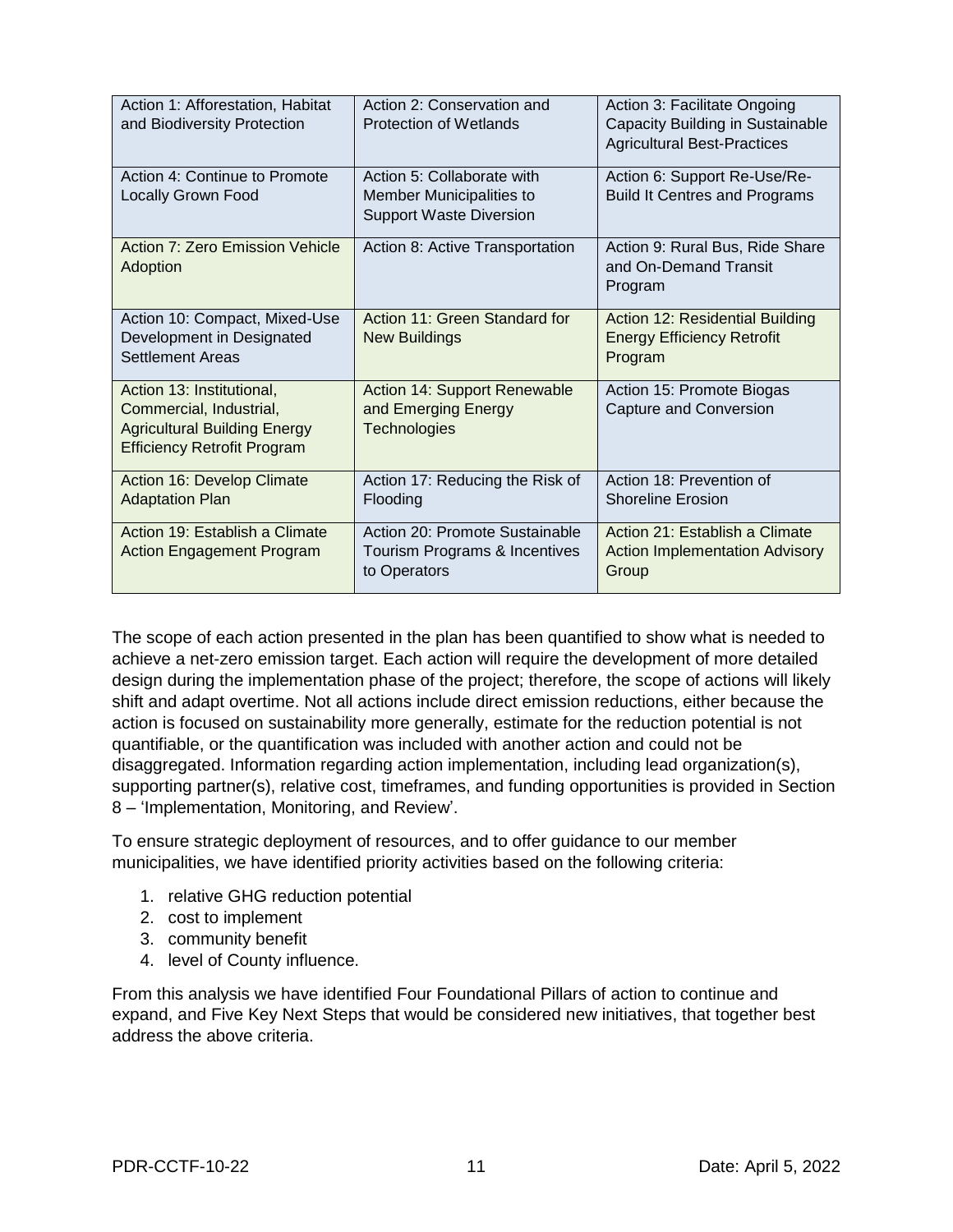#### **Four Foundational Pillars of Existing Action**

There is already significant work underway or planned in each of the four foundational pillars that we will continue and expand going forward (see CCAP for further details):

- Action #1 Afforestation & Habitat/Wetland Protection
	- $\circ$  Protection of Habitat and Wetlands through Recolour Grey policies (Natural Grey) including the Natural Heritage Systems Study findings. The County will continue to work with municipalities to update local official plans and zoning by-laws to incorporate further policies to protect species habitat and wetlands.
	- $\circ$  Grey County Forest Management Plan a plan that sustainably manages, to Forest Stewardship Council standards, the County Forests (8,500 acres of forests)
	- o Updating Grey County's Forest Management By-law that regulates forest management on all lands throughout Grey County
	- $\circ$  Naturalization of the Grey County Administration Building Property the County is in conversation with community groups including, NeighbourWoods North and the Grey Sauble Conservation Authority to naturalize the administration property though planting of trees and other natural enhancements to be used as a demonstration project for how to naturalize other institutional properties throughout Grey County. The naturalization of the admin building property will be funded from the existing operational budget and external sources.
- Action #3 Capacity building for Sustainable Agriculture
	- $\circ$  Existing agricultural organizations/programs such as Grey Agricultural Services, Alternative Land Use Services (ALUS), Grey County Federation of Agriculture, as well as others, provide support and capacity building to farmers on how to best to decarbonize agricultural operations. It will be important to continue to work with, and further support, the existing agricultural organizations to enhance this work and share best practices with all farmers across the County. The 2022 Ag 4.0.4 Conference, "Exploring Climate Change Mitigation Through Innovative Agriculture" is focused on these issues.
- Action #5 Expand Waste and Organics Diversion
	- o Our member municipalities all have existing recycling programs that divert a waste from landfills, and two municipalities have also adopted a green bin program to also divert organic waste. There are opportunities to explore further collaboration between the local municipalities regarding waste and organic diversion, to share best practices and partner on diversion initiatives including expanding recycling programs, increasing composting, reducing and redirecting food waste, sending surplus organic materials to biogas facilities, installing methane capture technology at landfills, and increasing efforts to re-use materials and goods.
- Action #10 Compact mixed-use development
	- o The County is required by section 16(14) of the *Planning Act* to include in its Official Plan policies that identify goals, objectives and actions to mitigate greenhouse gas emissions, and to provide for adaptation to a changing climate, including through increasing resiliency.
	- $\circ$  The CCAP land use planning strategies build on Grey County's existing land use planning documents, including Recolour Grey: County Official Plan, that advances sustainable growth, mitigates climate change and preserves natural assets. More compact, mixed-use developments increase walkability and pedestrian-friendly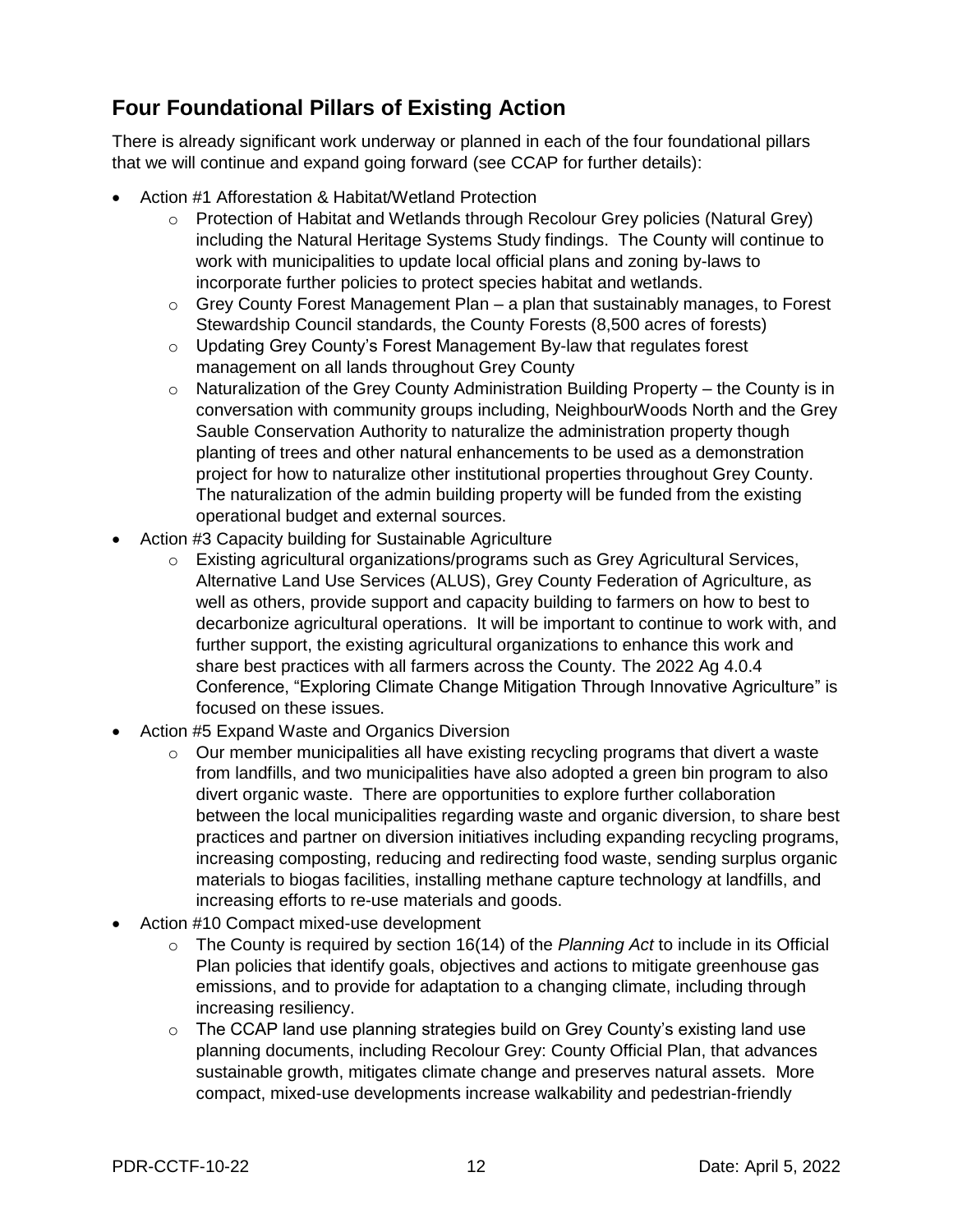environments, with the potential to provide health benefits by increasing access to green spaces and enabling more active lifestyles. Additional benefits include enabling easier access to amenities, encouraging transportation mode-shifting, increasing property values, revitalizing downtown areas, promoting tourism, attracting private investment, reducing cost associated with infrastructure and municipal services due to shorter distance to travel (i.e. police, fire, ambulance).

 $\circ$  Prioritizing higher density, mixed-use development throughout Grey County will be key, especially for brownfield redevelopment projects. As part of the strategy, continued support and implementation of complete street design will also be considered by municipal planners and engineers to ensure roadways are accessible and safe for all road users.

#### **Five Key Next Steps**

In addition to continuing to invest in the needed foundations, we have also identified five key next steps. The Five Key Next Steps are the actions we will initiate first, that collectively represent 39% of our potential community-wide emissions reductions by 2050.

#### **Action 7: Accelerate Zero Emissions Vehicle Adoption**

- Encourage the adoption of electric vehicles (EVs) by transitioning Grey County into an electric vehicle ready region through enabling the installation of EV charging infrastructure, and education and awareness about EV options.
- The strategy will build on the Regional EV Network Study being conducted in partnership with neighbouring Counties.
	- o Scope: By 2030 25% and by 2050 100% of vehicles registered in Grey County are zero-emission vehicles.
	- o High GHG pollution reduction impact.

#### **Action 11: Green Standard for New Buildings**

- Develop and implement a voluntary green development standard (GDS) that is tierbased, includes incentives, and progresses to net-zero ready buildings by 2030.
- Identify absolute performance metrics that specify targets for total energy use, thermal energy demand intensity, and GHG intensity and allow flexibility in how developers meet targets.
	- $\circ$  Scope: By 2030, all new buildings are constructed to be net-zero ready and are at least 80 percent more efficient than new buildings built in the baseline year.
	- o Medium GHG pollution reduction impact.

#### **Action 12: Residential Building Energy Efficiency Retrofit Program**

- Develop and implement a voluntary residential energy retrofit program for existing buildings that addresses energy conservation, energy efficiency, and greenhouse gas emissions.
- Design a financing mechanism to support residential property owners as well as tenants/landlords to participate in the program.
	- o Scope: By 2030, 17% homes and by 2050, 84% of homes are retrofitted with a target energy efficiency gain of 40% or more per project.
	- o High GHG pollution reduction impact.

#### **Action 16: Develop Climate Adaptation Plan**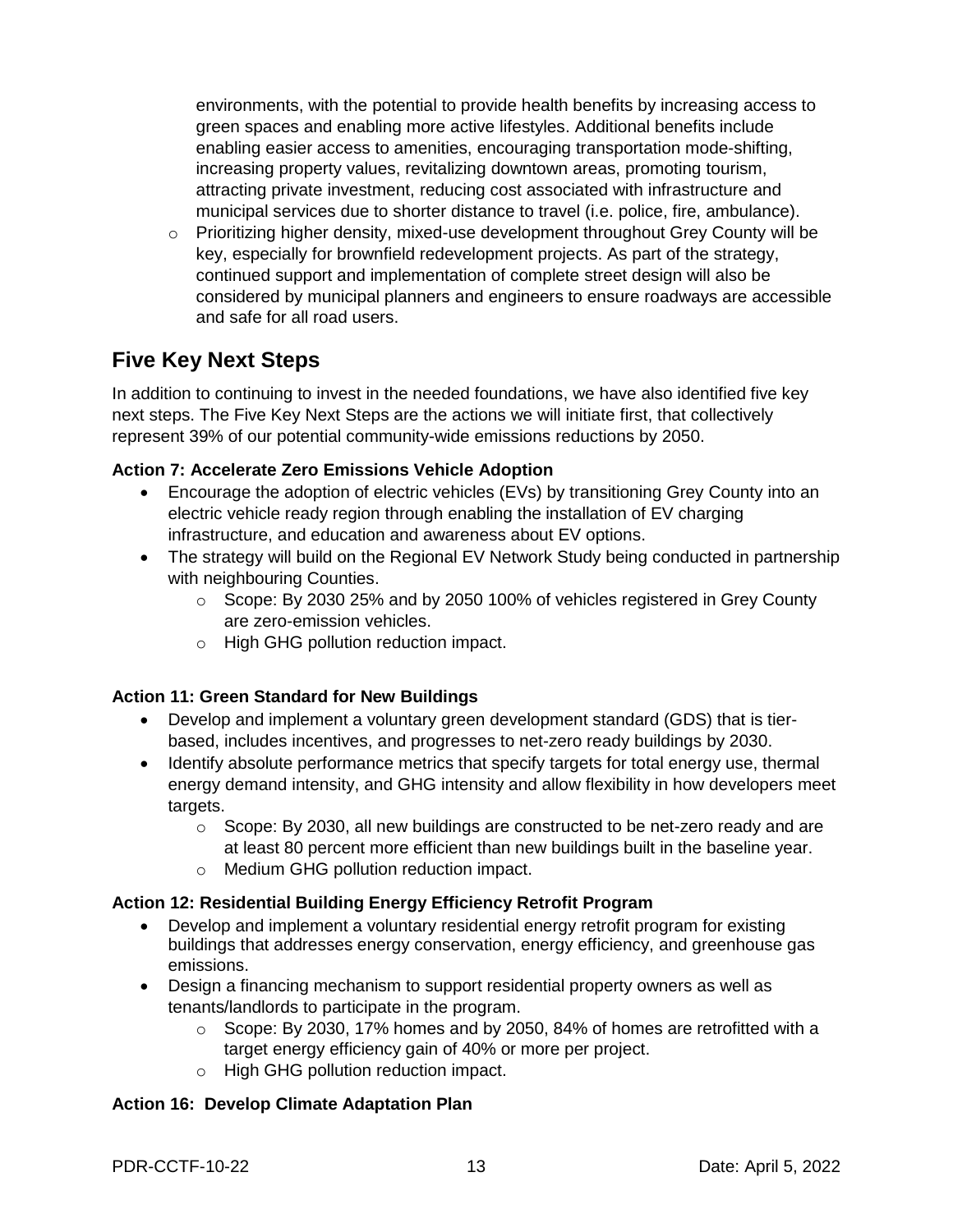- Create a Climate Adaptation Plan for Grey County outlining actions and strategies to increase our communities' climate resilience, minimize the exposure of our community and assets (both physical and natural).
- Focus adaptation plan on maximizing the potential of natural infrastructure.

#### **Action 19: Establish a Climate Action Engagement Program**

- Develop an education and awareness program to inspire action across all sectors for residents and business, targeting appropriate messages to sub-sectors (e.g. building efficiency retrofits and programs to property owners and tenants.)
- Develop a Climate Action Volunteer program collaborating with local partners to engage residents in direct emissions reduction and sequestration activity (e.g. tree planting, naturalization, community gardens).
	- o Enabler of GHG pollution reduction

### Corporate Strategies

While Grey County's corporate emissions are less than 1% of community-wide inventory, the County has an opportunity to lead by example by dramatically reducing the emissions associated with operating our own assets and supporting member municipalities in their decarbonization efforts.

The CCAP identifies 13 corporate actions across four themes: buildings and lighting, vehicles fleet and equipment, waste, and municipal culture. The actions address corporate emissions across our operations and enhance work that is already underway. The Rockwood Terrace redevelopment project includes a net-zero feasibility study to understand the investment required, providing analysis that can be applied to other County and municipal projects. The CCAP proposes in Corporate Action 1 that all new County construction projects undertake netzero feasibility studies. A County Fleet Review and Green Fleet Strategy is under development to analyze opportunities for greater fleet efficiency, and the role of electric and zero emissions vehicles considering the lower total cost of ownership for EVs when fuel and maintenance are considered. This study is the first step for Corporate Action 8: Zero Emission Fleet Vehicles & Equipment.

The corporate actions identified in the CCAP will, provide continuity of leadership to support collaboration and move the recommendations forward, reduce GHG emissions 100% from the baseline, reduce energy consumption by 55% and, with the implementation of an ambitious renewable energy program on County buildings, have the potential to entirely offset our energy costs.

# Legal and Legislated Requirements

The County is required by section 3 of the *Infrastructure for Jobs and Prosperity Act, 2015* when making decisions regarding infrastructure to consider that infrastructure should be designed to be resilient to the effects of climate change. Regulation 588/17 made under that Act also require that the County's strategic asset management policy contain a commitment to consider actions